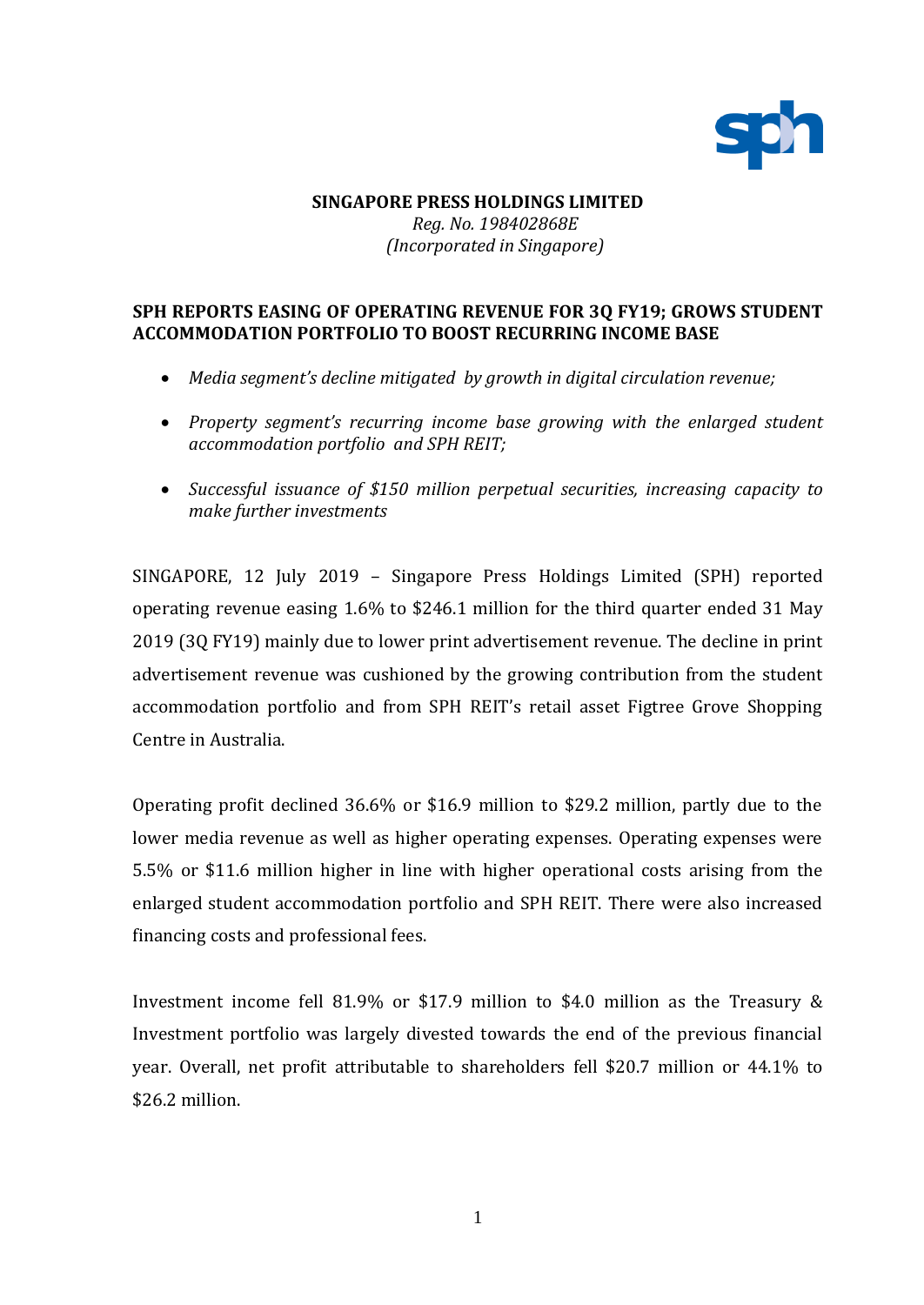Revenue for the Media business for 9M FY19 fell by \$57.7 million or 11.6% to \$439.7 million. Newspaper print advertisement revenue fell 12.3% while media circulation revenue was 8.9% lower. Profit declined 32.2% or \$24.7 million to \$52.1 million.

The digital side of the Media business remains on the upswing with newspaper digital ad revenue rising 11% compared with a year ago. Daily average newspaper digital sales increased 12.8%.

The Property segment saw revenue growing significantly by \$39 million or 21.4% to \$220.7 million boosted by additions to the UK student accommodation portfolio. Profit rose \$17.1 million or 14.8% to \$132.8 million. The overall Property segment's contribution to the Group's profits has now grown to about 80%.

Mr Ng Yat Chung, Chief Executive Officer of SPH, said: "The Media business continues to be challenged on various fronts including the ongoing trade tensions and the slowing of the Singapore economy, but we remain focused on our digital transformation strategy. We see improved recurring income from the Property segment which has expanded its portfolio following recent acquisitions."

Mr Ng added: "With our recent issuance of perpetual securities, we are well-placed to take advantage of growth opportunities."

### **Operational Highlights**

The Group continues to focus on digital innovations to address the challenges in the Media business. On the back of a successful news tablet campaign to drive circulation, the campaign is being expanded to include the Straits Times, Business Times, Berita Harian and Tamil Murasu in the coming months.

In May 2019, The Straits Times Asia Report magazine won two awards at the prestigious INMA Global Media Awards. The monthly report curating analyses and features about Asia offers a platform for the Group to leverage on its reputation for quality journalism and expand its audience reach overseas.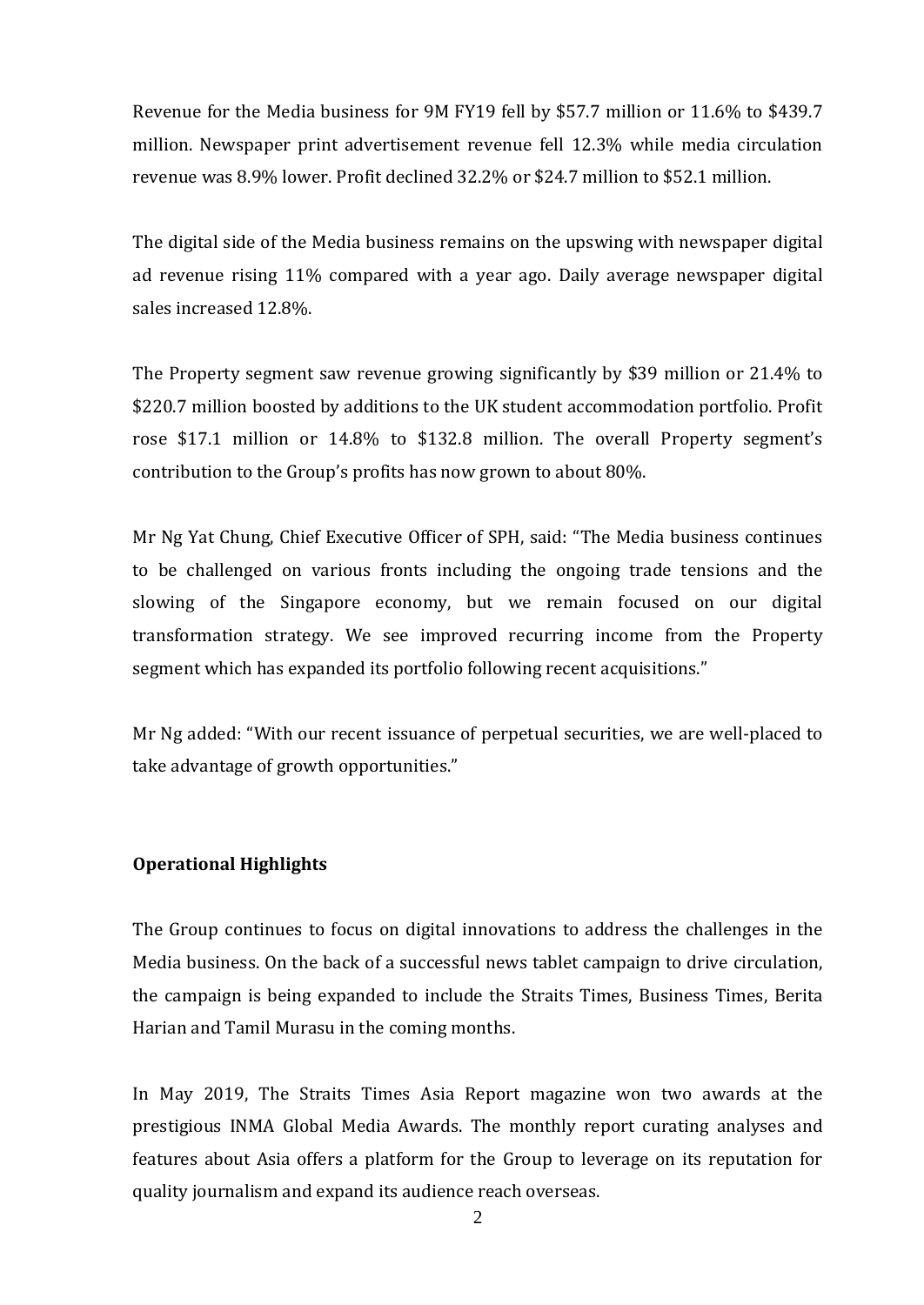In the Property segment, SPH and its joint venture partner Kajima Development officially launched The Woodleigh Residences for sale in May 2019. Sales have been encouraging with around 17% of the units sold as at the end of June.

The student accommodation portfolio added 1,243 beds in the fast-growing UK student cities of Southampton, Sheffield and Leeds with a £133.7 million acquisition in April 2019. This followed an acquisition of 264 beds in Glasgow in March 2019, marking the first asset in Scotland for the portfolio. With these latest acquisitions, the portfolio comprises 5,059 beds across 10 cities in the UK with assets under management of more than \$600 million.

In the Aged Care segment, the recent increase in build-own-lease (BOL) nursing home bed capacity coming on stream has impacted the original business projections of Orange Valley. As such, the Group has decided to take an impairment amounting to \$21.5 million in the quarter. Notwithstanding the impairment, the occupancy rate of Orange Valley and the average bill size continue to grow steadily. SPH will continue to strengthen its presence in Singapore while upholding quality standards and expanding the range of services on offer.

In June 2019, SPH issued \$150 million of perpetual securities with a coupon of 4.5%. The proceeds are to be used for additional working capital, refinancing of borrowings as well as for acquisitions and investments. The issue was well-received by investors, with a subscription rate of more than 5 times.

In June 2019, it was announced that SPH will be a cornerstone investor in the IPO of KBS Prime US REIT, committing US\$55 million for a 6.8 per cent stake. SPH also plans to take a 20% stake in the REIT manager. KBS Prime US REIT holds a portfolio of Grade A office properties in the US. The investment will add to SPH's stream of recurring income and provide opportunities for the Group to build up partnerships and capabilities in the US market.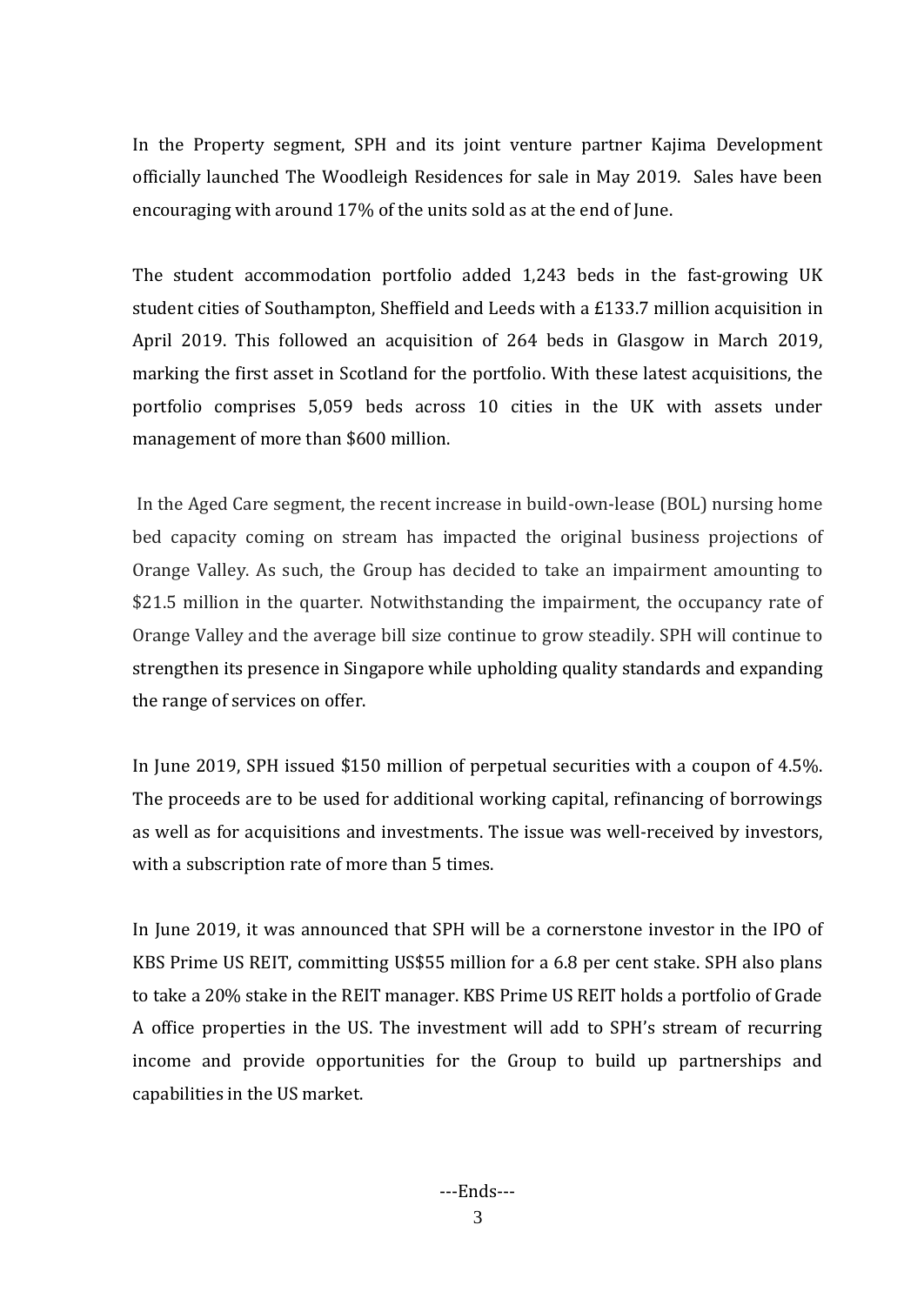# **Financial Highlights**

|                                                      | <b>3Q FY19</b><br>S\$'000 | <b>3Q FY18</b><br>S\$'000 | Change<br>$\%$ |
|------------------------------------------------------|---------------------------|---------------------------|----------------|
| Operating revenue                                    | 246,102                   | 250,074                   | (1.6)          |
| Operating expenses                                   | (220, 381)                | (208, 810)                | 5.5            |
| Operating profit#                                    | 29,204                    | 46,061                    | (36.6)         |
| Share of results of associates and<br>joint ventures | 10,795                    | 255                       | <b>NM</b>      |
| Net income from investments                          | 3,956                     | 21,895                    | (81.9)         |
| Profit after taxation                                | 36,380                    | 56,096                    | (35.1)         |
| Net profit attributable to<br>shareholders           | 26,200                    | 46,905                    | (44.1)         |

# This represents the recurring earnings of the media, property and other businesses. NM Not Meaningful